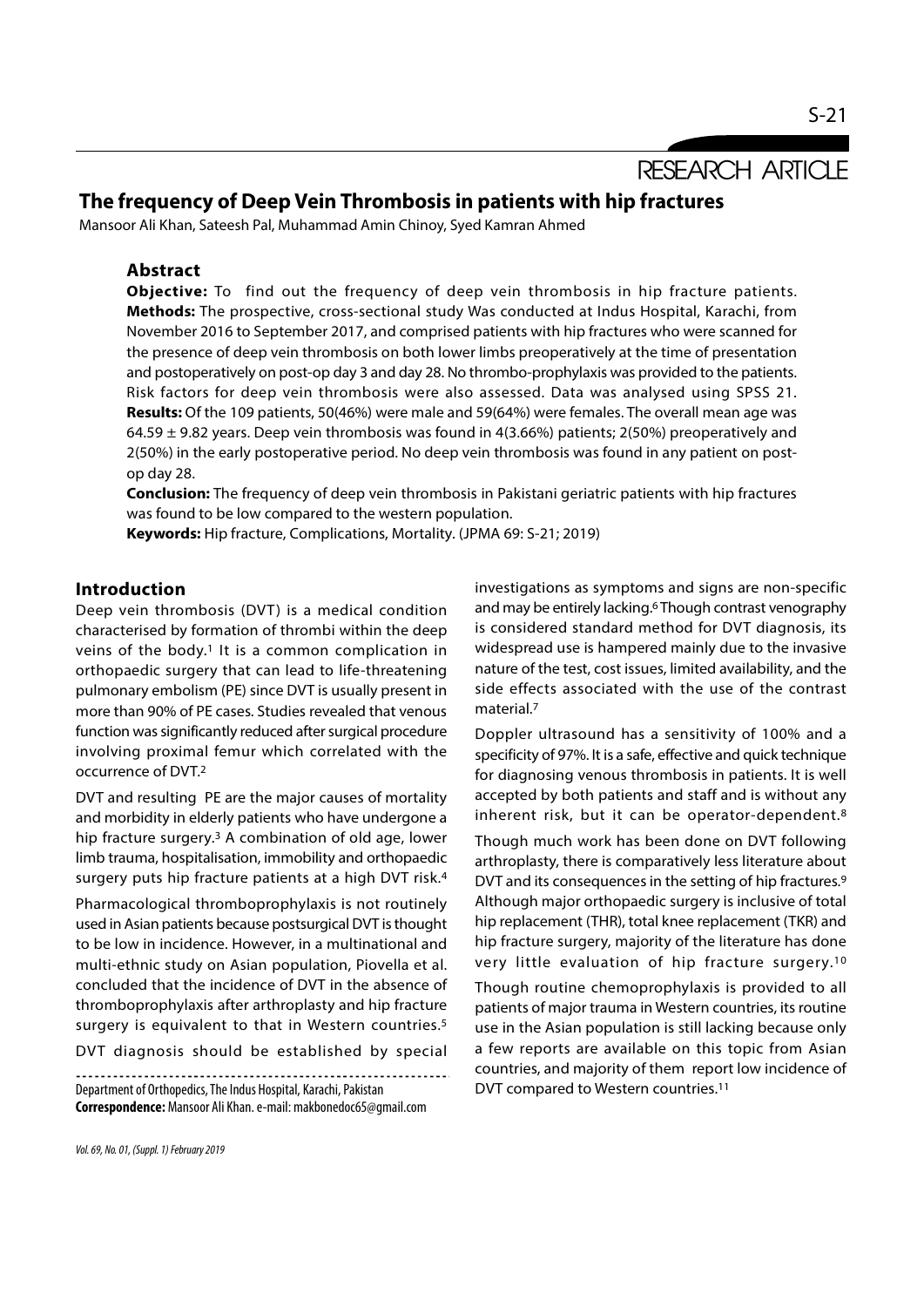| (DVT) assessment preoperatively. |           |                                                |                                                |         |  |  |
|----------------------------------|-----------|------------------------------------------------|------------------------------------------------|---------|--|--|
|                                  |           | <b>DVT Positive</b><br>Pre-operatively<br>n(%) | <b>DVT Negative</b><br>Pre-operatively<br>n(%) | p-value |  |  |
| Gender                           |           |                                                |                                                |         |  |  |
| Male                             |           | 0(0)                                           | 46 (42.9)                                      | 0.16    |  |  |
| Female                           |           | 2(100)                                         | 61(55.9)                                       |         |  |  |
| <b>Body Mass Index</b>           | $\leq$ 25 | 2(100)                                         | 97 (89)                                        | 0.71    |  |  |
|                                  | > 25      | 0(0)                                           | 10(9.2)                                        |         |  |  |
| <b>Preambulatory status</b>      |           | 1(50)                                          | 86 (80.4)                                      | 0.15    |  |  |
|                                  | Ш         | 1(50                                           | 21(19.6)                                       |         |  |  |
| <b>Type of fracture</b>          |           |                                                |                                                |         |  |  |
| Intertrochanteric                |           | 1(50)                                          | 60 (56)                                        |         |  |  |
| Neck of femur                    |           | 1(50)                                          | 43 (41)                                        | 0.35    |  |  |
| Subtrochanteric                  |           | 0(0)                                           | 4(3.8)                                         |         |  |  |

Table-1: Demographics of the enrolled patients with Deep Vein Thrombosis (DVT)assesment preoperatively.

A study done in India in 2006 reported 8.6% incidence of venous thromboembolism in THR patients, 6.8% in hip fracture surgery group and none in TKR. Overall incidence of venous thromboembolism was 6.12%.12 A study done in Singapore reported 8% incidence of DVT after total hip arthroplasty (THA)13 Another study done in India reported 43.2% incidence of DVT in THA patients who had received thromboprophylaxis and 60% incidence of DVT in those who did not receive thromboprophylaxis. Overall incidence of DVT in THA patients was reported as 52.1%.14

The current study was planned to assess the frequency of pre-operative and postoperative incidence of DVT in patients with hip fractures.

#### Subjects and Methods

The prospective, cross-sectional study Was conducted at Indus Hospital, Karachi, from November 2016 to September 2017, and comprised patients with hip fractures who were scanned for the presence of DVT on both lower limbs preoperatively at the time of presentation and postoperatively on post-op day 3 and day 28.

Those included were patents aged 50-80 years of either gender with duration of fracture less than 15 days. Approval was obtained from the institutional ethics review board, and informed consent was taken from all the subjects. Those who declined to participate were excluded.

Those included were scanned for the presence of DVT with the help of Doppler ultrasound by an experienced radiologist.

No thromboprophylaxis was provided to the patients during study period. Risk factors for DVT were also assessed. Data was analysed using SPSS 21.

Table-2: Demographics of the enrolled patients with Deep Vein Thrombosis (DVT) assessment on 3rd Post-Op Day (POD).

| $\frac{1}{2}$               |           |                                   |                                   |         |  |
|-----------------------------|-----------|-----------------------------------|-----------------------------------|---------|--|
|                             |           | <b>DVT Positive</b><br>on 3rd POD | <b>DVT Negative</b><br>on 3rd POD | p-value |  |
|                             |           | $n$ (%)                           | $n\frac{0}{0}$                    |         |  |
| Gender                      |           |                                   |                                   |         |  |
| Male                        |           | 0(0)                              | 46 (43.8)                         | 0.16    |  |
| Female                      |           | 1(100)                            | 59 (56.2)                         |         |  |
| <b>Body Mass Index</b>      | $\leq$ 25 | 2(100)                            | 95(90.5)                          | 0.71    |  |
|                             | >25       | 0(0)                              | 10(9.5)                           | -       |  |
| <b>Preambulatory status</b> |           | 2(100)                            | 85(81)                            | 0.15    |  |
|                             | Ш         | 0(0)                              | 20(19)                            | -       |  |
| <b>Type of fracture</b>     |           |                                   |                                   |         |  |
| Intertrochanteric           |           | 2(100)                            | 58 (55.2)                         |         |  |
| Neck of femur               |           | 0(0)                              | 43 (41)                           | 0.35    |  |
| Subtrochanteric             |           | 0(0)                              | 4(3.8)                            |         |  |

#### Results

Of the 109 patients, 50(46%) were male and 59(54%) were females. The overall mean age was  $64.59 \pm 9.82$  years (Table 1). Deep vein thrombosis was found in 4(3.66%) patients; 2(50%) preoperatively and 2(50%) on post-op day 3 (Tables 2-3). Mean duration of surgery post-fracture was 7.66  $\pm$  3.43 days. Majority of fractures were femur intertrochanteric fractures 60(55%).

All 4(3.66%) patients with DVT had proximal DVT in the affected lower limb. All were asymptomatic and no patient developed signs and symptoms of PE.

| Table-3: Demographics of the enrolled patients with Deep Vein Thrombosis |
|--------------------------------------------------------------------------|
| (DVT) on colour doppler on 3rd Post-Op Day (POD).                        |

|                  |                                                                                          | <b>DVT Positive</b><br>on 3rd POD<br>$n$ (%) | <b>DVT Negative</b><br>on 3rd POD<br>$n\frac{9}{6}$ | p-value      |
|------------------|------------------------------------------------------------------------------------------|----------------------------------------------|-----------------------------------------------------|--------------|
| Age              | $\leq$ 65 years<br>>65                                                                   | 1(50)<br>1(50)                               | 57 (54.3)<br>57 (54.3)                              | 0.15<br>0.15 |
|                  | No co-morbid<br><b>Diabetes</b><br>Hypertension                                          | 0(0)<br>2(100)<br>0(0)                       | 63(60)<br>24 (22.8)<br>34 (32.3)                    |              |
| Co-morbid        | <b>Ischaemic Heart</b><br><b>Disease</b><br><b>COPD</b><br>Pre-existing<br>Renal disease | 0(0)<br>0(0)<br>0(0)                         | 2(1.9)<br>0(0)<br>0(0)                              | 0.77         |
| ASA              | ı<br>$\mathsf{I}$<br>Ш                                                                   | 0(0)<br>2(100)<br>0(0)                       | 57 (54.3)<br>39 (37.1)<br>9(8.6)                    | 0.20         |
| Type of fracture | Intertrochanteric<br>Neck of femur<br>Subtrochanteric                                    | 2(100)<br>0(0)<br>0(0)                       | 58 (55.2)<br>43 (41)<br>4(3.8)                      | 0.11         |

ASA: American Society of Anaesthesiologists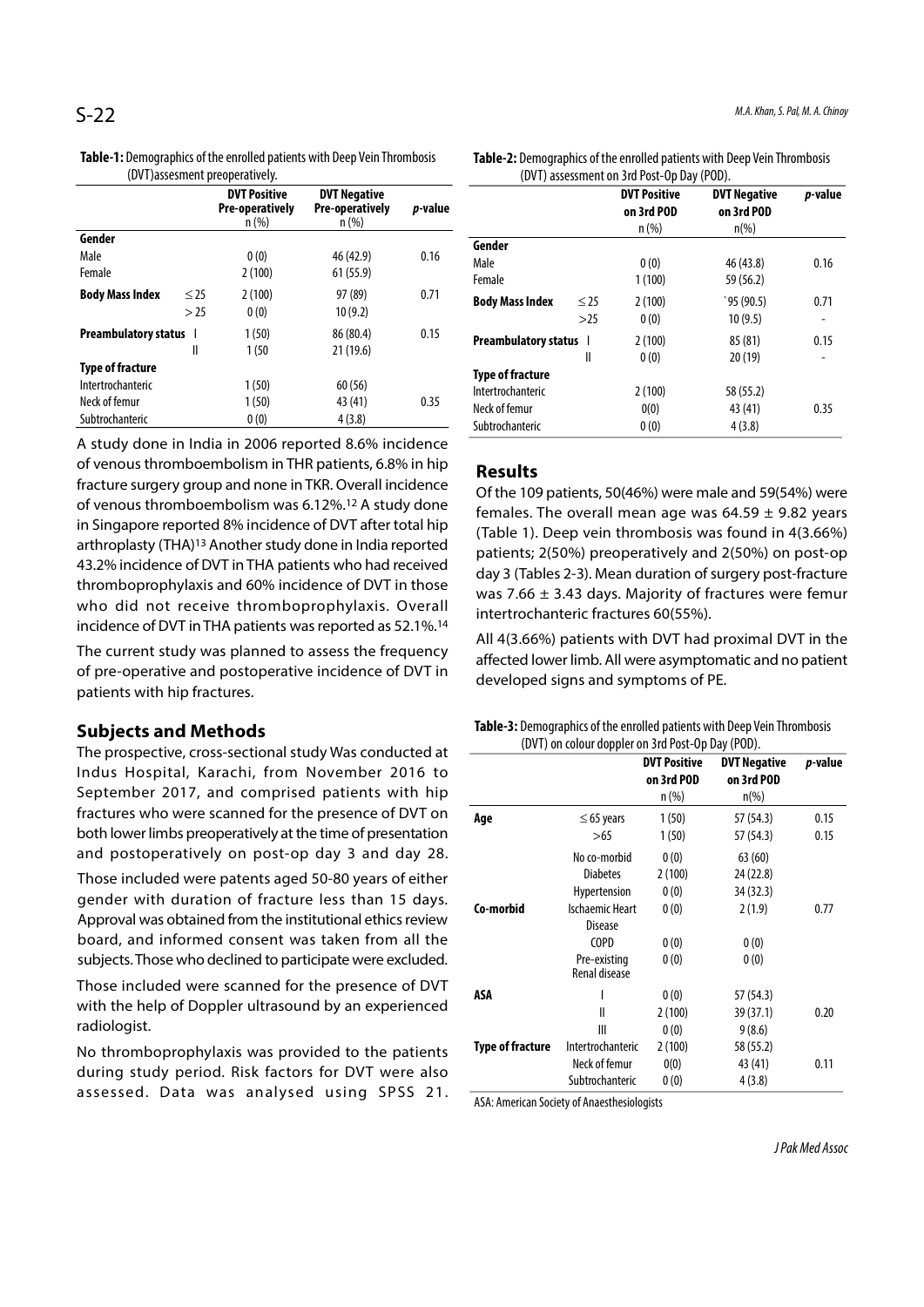### **Discussion**

DVT is a major health problem in Western countries necessitating the use of thromboprophylaxis. Not many studies are available regarding incidence of DVT in Pakistani patients which results in uncertainty regarding the use of thromboprophylaxis in our patients. The available data on DVT incidence in Asian patients is limited due to the lack of clinical trials which makes use of thromboprophylaxis controversial.15

Interestingly, community surveys have found that Asian people living in the United States appear to have comparatively lower DVT rates and PE than Americans of European origin, suggesting that genetic and cultural traits may contribute to thrombosis.16 Cho et al. found 2.6% incidence of pre-operative DVT in patients with hip fractures in Korean population.3

In most studies on DVT in hip fracture patients, no preoperative screening investigations were done, so preoperative DVT was not assessed separately. Therefore, those studies were not able to identify whether DVT was pre-existing or a development following surgical trauma. The current study scanned all the hip fracture patients for DVT before the surgery, and those who did not have DVT on pre-operative assessment were scanned further for post-operative DVT assessment.

Doppler ultrasound was used for screening of DVT before and after hip surgery. Doppler ultrasound is a safe, effective and quick technique for diagnosing venous thrombosis in patients.8

Use of chemo-thromboprophylaxis is effective in the st. Ro du H. Chung CY. Lee KM. Kwon SS. Sung KH. et al. preventing DVT, but is associated with the risk of major bleeding complications, so the use of chemothromboprophylaxis should be selective. Gent et al. found 2. Chotanaphuti T, Foojareonyos T, Panjapong S, Reumthantong A. bleeding complications in 4% hip fracture patients during treatment with orgaran and aspirin.17

The current study did not use any mechanical or chemoprophylaxis for DVT. The frequency of DVT was 3.66% which is relatively low compared to that observed in 4. Protty MB, Aithal S, Hickey B, Pettit R, Johansen A. Mechanical Western population.

In our study, the frequency of DVT was found to be higher 2015;5:e006956. doi: 10.1136/bmjopen-2014-006956.<br>Piovella F. Wang CJ. Lu H. Lee K. Lee LH. Lee WC. et al. Deep-vein in the injured limb than the non-injured limb, higher incidence of proximal DVT than distal DVT, and higher in patients suffering intertrochanteric femoral fracture than the femoral neck fracture.

The duration of fracture was greater among patients with

DVT, which suggests that immobility increases the risk of DVT. However, the differences were not statistically significant.

Both of our post-operative DVT cases occurred during the early post-operative period (within 1 week of surgery). This correlates with the findings that DVT is much more common in the early postoperative period compared to the late rehabilitation period.

Preventive measures to reduce venous thromboembolic complications in orthopaedic surgery is a common practice in Western countries, but it is highly controversial in Pakistan as available reports show low incidence of DVT. However, thromboprophylaxis for our patients with risk factors for DVT should be considered individually. Large-scale multi-centric study on the incidence of DVT in hip fractures in Asian countries is needed to confirm the findings of the current study.

#### Conclusion

The frequency of DVT in Pakistani geriatric patients with hip fractures both pre-operatively and post-operatively was found to be low compared to Western population. Thromboprophylaxis for patients with risk factors for DVT can be considered individually.

Disclaimer: None. Conflict of Interest: None. Source of Funding: None.

#### References

- Was found to be low compared to Western population.<br>
Thromboprophylaxis for patients with risk factors for DVT<br>
can be considered individually.<br> **Disclaimer:** None.<br> **Source of Funding:** None.<br> **References**<br>
1. Lee SY, Ro Incidence of deep vein thrombosis after major lower limb orthopedic surgery: analysis of a nationwide claim registry. Yonsei Med J 2015;56:139-45.
- **Disclaimer:** None.<br> **Source of Funding:** None.<br> **References**<br>
1. Lee SY, Ro du H, Chung CY, Lee KM, Kwon SS, Sung KH, et al.<br>
Incidence of deep vein thrombosis after major lower limb<br>
orthopedic surgery: analysis of a nat Incidence of deep vein thrombosis in postoperative hip fracture patients in Phramongkutklao Hospital. J Med Assoc Thai 2005;88(Suppl 3):S159-63. **Source of Funding:** None.<br> **References**<br>
1. Lee SY, Ro du H, Chung CY, Lee KM, Kwon SS, Sung KH, et al.<br>
Incidence of deep vein thrombosis after major lower limb<br>
orthopedic surgery: analysis of a nationwide claim registr
- of deep vein thrombosis after hip fractures in Korean. Clin Orthop Surg 2015;7:298-302.
- **References**<br>
1. Lee SY, Ro du H, Chung CY, Lee KM, Kwon SS, Sung KH, et al.<br>
Incidence of deep vein thrombosis after major lower limb<br>
orthopedic surgery: analysis of a nationwide claim registry. Yonsei<br>
Med J 2015;56:139 prophylaxis after hip fracture: what is the risk of deep vein thrombosis? A retrospective observational study. BMJ Open orthopedic surgery: analysis of a nationwide claim registry. Yonsei<br>Med J 2015;56:139-45.<br>Chotanaphuti T, Foojareonyos T, Panjapong S, Reumthantong A.<br>Incidence of deep vein thrombosis in postoperative hip fracture<br>patient
- Med J 2015;56:139-45.<br>
2. Chotanaphuti T, Foojareonyos T, Panjapong S, Reumthantong A.<br>
Incidence of deep vein thrombosis in postoperative hip fracture<br>
patients in Phramongkutklao Hospital. J Med Assoc Thai<br>
2005;88(Suppl thrombosis rates after major orthopedic surgery in Asia. An epidemiological study based on postoperative screening with centrally adjudicated bilateral venography. J Thromb Haemost 2005;3:2664-70. 3. Cho YH, Byun YS, Jeong DG, Han IH, Park YB. Preoperative incidence of deep vein thrombosis after hip fractures in Korean. Clin Orthop Surg 2015;7:298-302.<br>4. Protty MB, Aithal S, Hickey B, Pettit R, Johansen A. Mechanic
- CJK, O'Connell PR, editors. Bailey & Love's short practice of surgery. 26th Ed. Boca Raton, FL: CRC Press; 2013. pp 915.